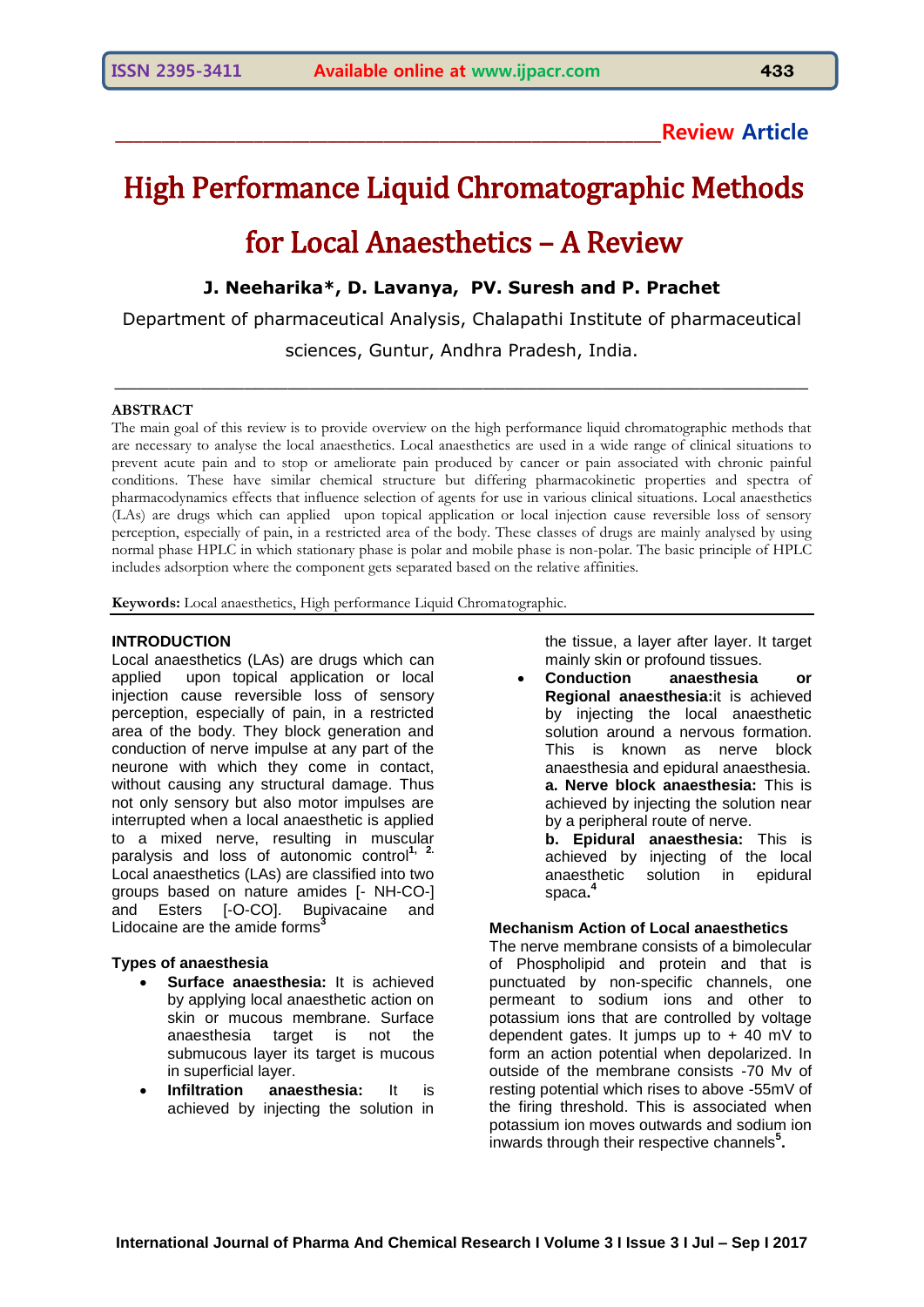## **Classification of local anaesthetics**

| Injectable local anaesthetics<br>А.                            | <b>Surface local anaesthetics</b><br>В.      |  |  |  |
|----------------------------------------------------------------|----------------------------------------------|--|--|--|
| 1. Low potency, short duration local anaesthetics :- Procaine, | <b>Soluble anaesthetics:- Cocaine,</b><br>а. |  |  |  |
| Chloroprocaine                                                 | Lidocaine, Tetracaine, Benoxinate,           |  |  |  |
| 2. Intermediate potency and duration of local anaesthetics:-   |                                              |  |  |  |
| Lidocaine/Lignocaine, Prilocaine                               | b. Insoluble local anaesthetics:-Benzocaine, |  |  |  |
| 3. High potency, long duration local anaesthetics:-            | Butylaminobenzoate (Butamben), Oxethazine.   |  |  |  |
| Tetracaine(Amethocaine), Bupivacaine, Ropivacaine,             |                                              |  |  |  |
| Dibucaine (Cinchocaine)                                        |                                              |  |  |  |

# **Table 1: High Performance liquid chromatography methods for Lidocaine**

| S. No. | <b>Drug</b>                                                                                                      | <b>Stationary</b><br>phase                                                                              | <b>Mobile phase</b>                                                                                                                                                         | <b>Detector</b>                   | Wavelength<br>nm                            | <b>Retention</b><br>time Rt<br>(min)           | <b>Flow rate</b><br>(ml/min)                     |
|--------|------------------------------------------------------------------------------------------------------------------|---------------------------------------------------------------------------------------------------------|-----------------------------------------------------------------------------------------------------------------------------------------------------------------------------|-----------------------------------|---------------------------------------------|------------------------------------------------|--------------------------------------------------|
| 1.     | Lidocaine<br>Hydrochloride, Milrinone <sup>6</sup>                                                               | PXS ODS-3<br><b>Stainless</b><br>steel column<br>$(250 \times 4.6)$<br>$mm, 10 \mu m$<br>particle size) | 5% acetic acid<br>in water<br>adjusted to<br>$[PH3.0]$ with 1N<br>Sodium<br>hydroxide<br>&acetonitrile<br>$[800:200 \text{ v/v}]$                                           | UV                                | 254 nm                                      | 5.0 min and<br>$3.0 \text{ min}$               | 2.0 <sub>m</sub> /min                            |
| 2.     | Lidocaine<br>Hydrochloride, and<br>Phenylephrine<br>hydrochloride <sup>7</sup>                                   | Water µ<br><b>Bondapack</b><br>$C_{18}$ non polar<br>column(300 $\times$<br>$3.9 \text{ mm}$            | Aqueous<br>solution of [54%<br>v/v] acetonitrile<br>containing 0.01<br>Monobasic<br>potassium<br>phosphate<br>adjusted with<br>$P^H$ 7.05 ± 0.05<br>with Phosphoric<br>acid | UV                                | 261nm                                       | $3.3 \text{ min}$                              | 2.0ml/min                                        |
| 3.     | Diclofenac sodium and<br>Lidocaine<br>Hydrochloride <sup>8</sup>                                                 | C18 column,<br>$(3.9 \times 150)$<br>$mm, 5 \mu m$<br>particle size)                                    | 5% of 0.05 M<br>orthophosphoric<br>acid and 65% of<br>acetonitrile                                                                                                          | Diode array<br>detection<br>(DAD) | 220 nm                                      | 5.5 and 9.5<br>min                             | 1.5 ml/min                                       |
| 4.     | Lignocaine<br>Hydrochloride,<br>Epinephrine Bitartarate,<br>and Atropine Sulphate <sup>9</sup>                   | Sunfire $C_{18}$<br>Column<br>(250x<br>$4.6$ mm, $5 \mu m$                                              | Lignocaine -<br>50:50(v/v) of<br>acetonitrile and<br>water by<br>adjusting P <sup>H</sup> 3.3<br>with o -<br>Phosphoric<br>acid.                                            | <b>PDA</b>                        | Lignocaine<br>$-254$ nm                     | Lignocaine<br>3.215 min                        | Lignocaine<br>$-1$ ml/min                        |
|        |                                                                                                                  |                                                                                                         | Epinephrine<br>Bitartarate -<br>50:50 (v/v)<br>methanol and<br>water by<br>adjusting P <sup>H</sup> 3.2<br>with<br>orthophosphoric<br>acid                                  |                                   | Epinephrine<br><b>Bitartarate</b><br>280 nm | Epinephrine<br><b>Bitartarate</b><br>3.215 min | Epinephrine<br><b>Bitartarate</b><br>$-1$ ml/min |
|        |                                                                                                                  |                                                                                                         | Atropine<br>Sulphate -<br>50:50 (v/v)<br>methanol and<br>water by<br>adjusting PH<br>3.8with<br>orthophosphoric<br>acid.                                                    |                                   | Atropine<br>Sulphate –<br>229 nm            | Atropine<br>Sulphate -<br>9.016 min            | Atropine<br>Sulphate -<br>$0.5$ ml/min           |
| 5.     | Lidocaine<br>Hydrochloride,<br>Lidocaine Hydrochloride<br>with epinephrine<br>Injectable solutions <sup>10</sup> | Water µ<br><b>Bondapack</b><br>CN Column<br>(300 × 4 mm,<br>$10 \mu m$<br>particle size)                | $0.01 M1 -$<br>octane sulfonic<br>acid sodium<br>salt, 0.01 M<br>edetate<br>disodium,<br>$2\%$ (v/v) acetic<br>acid, 2%(v/v)<br>acetonitrile,                               | <b>UV</b>                         | 254 nm                                      | 6.8 min and<br>$3.0 \text{ min}$               | $2.0$ ml/min                                     |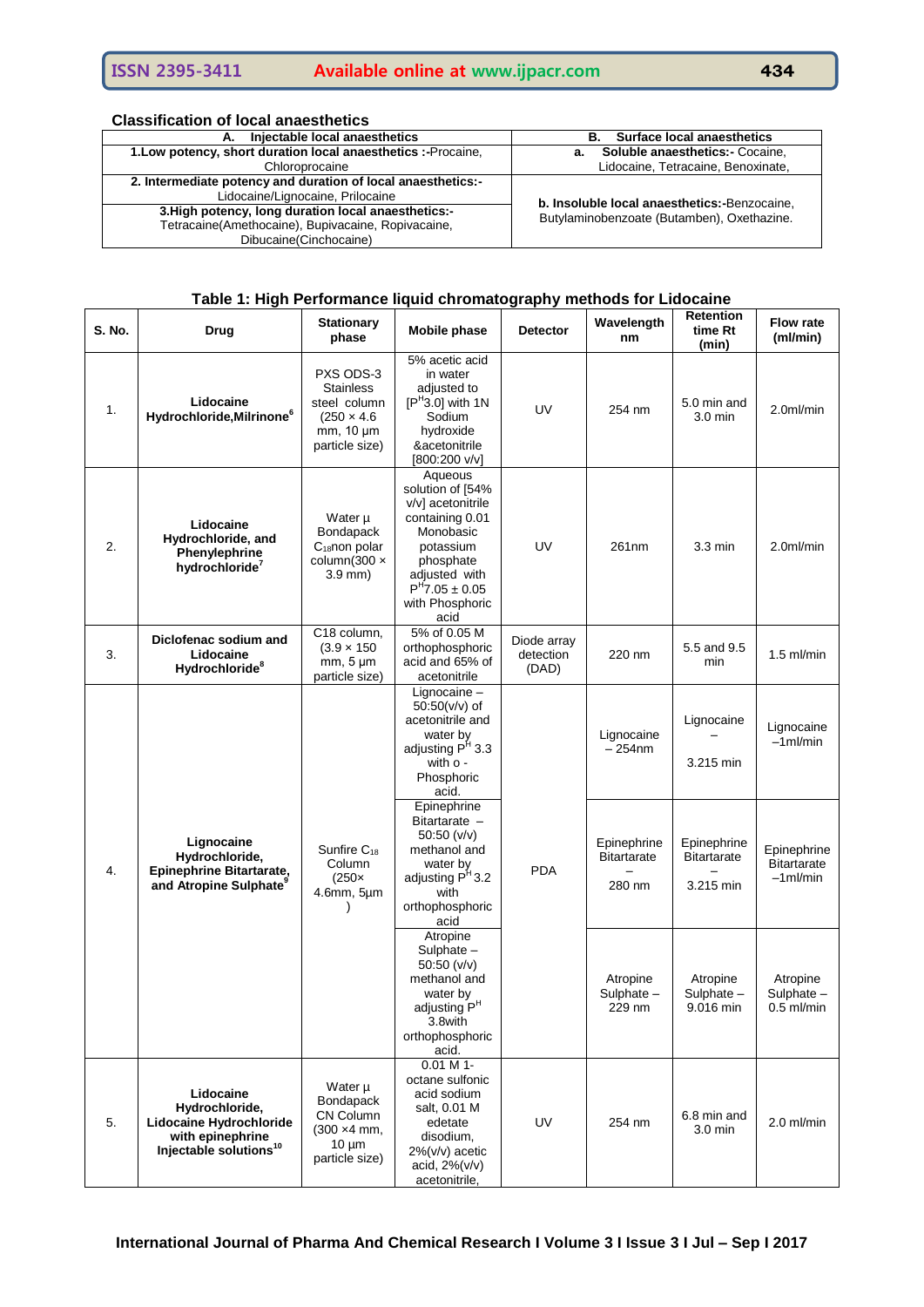# **ISSN 2395-3411 Available online at www.ijpacr.com 435**

|                |                                                                          |                                                                                   | $1\%$ (v/v)<br>methanol in<br>high quality<br>distilled water.                                              |                                   |                      |                             |               |
|----------------|--------------------------------------------------------------------------|-----------------------------------------------------------------------------------|-------------------------------------------------------------------------------------------------------------|-----------------------------------|----------------------|-----------------------------|---------------|
| 6.             | Oxycodone and<br>Lidocaine<br>Hydrochloride <sup>11</sup>                | <b>ZORBAX SB</b><br>$-C_8$ column<br>$(250 \times 4.6)$<br>mm)                    | Methanol:<br>water: acetic<br>acid (35:15:1<br>V/V/V)                                                       | <b>UV</b>                         | 285 nm and<br>264 nm | $10 \text{ min}$            | $1.5$ ml/min  |
| 7 <sub>1</sub> | Lidocaine Hydrochloride<br>and Cetylpyridinium<br>chloride <sup>12</sup> | <b>ZORBAX</b><br>(4.6mm× 250<br>cm column 5<br>µm)                                | 0.05 <sub>M</sub><br>phosphoric acid<br>and acetonitrile                                                    | <b>DAD</b>                        | 250 <sub>nm</sub>    | 3.36 min<br>and 7.26<br>min | $1.2$ ml/min  |
| 8.             | Lidocaine <sup>13</sup>                                                  | <b>ZORBAX</b><br><b>Eclipse Plus</b><br>150×2.1 mm,<br>5µm.                       | 50 Mm<br>Ammonium<br>formate:<br>Acetonitrile p <sup>H</sup><br>adjusted to 8.2                             | Diode array<br>detection<br>(DAD) | 210 nm               | 4 min                       | $0.8$ ml/min  |
|                |                                                                          | <b>ZORBAX</b><br><b>Eclipse Plus</b><br>50× 2.1 mm,<br>$3.5µ$ m.                  |                                                                                                             |                                   |                      | 2 min                       | $0.5$ ml/min  |
|                |                                                                          | <b>ZORBAX</b><br><b>RRHD</b><br><b>Eclipse Plus</b><br>50× 2.1 mm,<br>$1 \mu m$ . |                                                                                                             |                                   |                      | $0.41$ min                  | $1.9$ ml/min  |
|                |                                                                          | <b>Water BEH</b><br>$C_{18}$ , 50 $\times$ 2.1<br>mm, 1.7µm,                      |                                                                                                             |                                   |                      | 2 min                       | $1.5$ ml/min  |
| 9.             | Miconazole nitrate and<br>Lidocaine<br>hydrochloride <sup>14</sup>       | Zorbax SB-<br>C8 column                                                           | 0.05M<br>phosphoric acid<br>and<br>acetonitrile(25:<br>65 $v/v$ )                                           | Diode array<br>detection<br>(DAD) | $215 \text{ nm}$     | 4.1 to 8.4<br>min           | $1m$ /min     |
| 10.            | Lidocaine<br>hydrochloride <sup>15</sup>                                 | silica, 25 cm,<br>4.6 mm i.d.,<br>3mm,<br>Phenomenex,<br>Torrance,<br>CA.         | 10 mM<br>potassium<br>dihydrogen<br>phosphate<br>buffer at pH 3.0<br>and methanol<br>$(50:50 \text{ v/v}).$ | UV- VWD                           | 254 nm               | $3.5 \text{ min}$           | $0.85$ ml/min |

## **Table 2: High Performance liquid chromatography methods for Bupivacaine**

| S.<br>No.      | Drug                                        | <b>Stationary</b><br>phase         | Mobile phase                                                                         | <b>Dectector</b> | Wavelength<br>(nm) | <b>Retention time</b><br>Rt (min) | <b>Flow</b><br>rate<br>(ml/min) |
|----------------|---------------------------------------------|------------------------------------|--------------------------------------------------------------------------------------|------------------|--------------------|-----------------------------------|---------------------------------|
| $\mathbf{1}$   | Ropivacaine,                                | <b>ZORBAX</b><br>Eclipse XBD       | Aectonitrile-NaH <sub>2</sub> PO <sub>4</sub><br>buffer<br>30Mm pH 3.5 adjusted with | <b>DAD</b>       | 210 <sub>nm</sub>  | 4.92 min                          | 0.8<br>ml/min                   |
|                | Bupivacaine,<br>Dexamethasone <sup>16</sup> | column<br>$C_{18}$                 | $H_3PO_4$ 30:70 v/v.                                                                 |                  |                    |                                   | from $0$ to                     |
|                |                                             | (4.6)<br>$\times$ 150              |                                                                                      |                  |                    |                                   | 7 min                           |
|                |                                             | $5 \mu m$<br>mm.<br>particle size) |                                                                                      |                  |                    |                                   |                                 |
| $\overline{2}$ | Hcl,<br>Procaine                            | Lichrosphere                       | Acetonitrile<br>0.01M<br>and                                                         | UV               | 210 <sub>nm</sub>  | 5 min, 10 min,                    | 1.5                             |
|                | <b>Bupivacaine</b>                          | CN,<br>100                         | Phosphate buffer at P <sup>H</sup> 2.8                                               |                  |                    | and 15 min                        | ml/min                          |
|                | hydrochloride,<br>and<br>Fentanyl           | 250×4mm (10<br>um) column          | $(3.7, V/V)$ with addition of 0.08<br>g/L of potassium chloride                      |                  |                    |                                   |                                 |
|                | $c$ itrate $17$                             |                                    |                                                                                      |                  |                    |                                   |                                 |
| 3              | <b>Bupivacaine</b>                          | Spherisorb 5                       | 0.006 M of phosphoric acid,                                                          | <b>VWD</b>       | 217 nm             | $13.0 \text{ min}$                | 1.2                             |
|                | hydrochloride <sup>18</sup>                 | ODS column                         | acetonitrile (65:35                                                                  |                  |                    |                                   | ml/min                          |
|                |                                             | (250<br>$\mathbf{x}$<br>4.6mm:     | V/V<br>and                                                                           |                  |                    |                                   |                                 |
|                |                                             | Chrompack)                         | tetramethylammoniumchloride<br>of 0.750 g/L.                                         |                  |                    |                                   |                                 |
| 4              | <b>Bisoprolol,</b>                          | <b>BDS</b> Hypersil                | 33.5 % Acetonitrile, 66.5% of                                                        | UV               | 202 nm             | $3.1 - 3.3$ min                   | $1m$ /min                       |
|                | Bupivacaine <sup>19</sup>                   | $C_{18}$ (150 mm $x$ )             | Water, 1ml/L Triethylamine, P <sup>H</sup>                                           |                  |                    | and 3.5 -3.7 min                  |                                 |
|                |                                             | 4.6 mm, 5µm                        | adjusted to 2.5 with $H_3PO_4$                                                       |                  |                    |                                   |                                 |
|                |                                             | Thermo                             |                                                                                      |                  |                    |                                   |                                 |
| 5              | Bupivacaine <sup>20</sup>                   | electron corp)<br>ZORBAX SB-       | potassium<br>dihydrogen                                                              | <b>DAD</b>       | 263nm              | 5.6 min                           | $1m$ /min                       |
|                |                                             | CN Column                          | phosphate buffer<br>$(NaH2PO4)$ :                                                    |                  |                    |                                   |                                 |
|                |                                             | (4.6mm<br>$\mathbf{x}$             | acetonitrile<br>(15Mm,                                                               |                  |                    |                                   |                                 |
|                |                                             | $1.6$ mm $,5$ um                   | $PH7.4$ , (50:50 v/v)                                                                |                  |                    |                                   |                                 |
|                |                                             | particle size)                     |                                                                                      |                  |                    |                                   |                                 |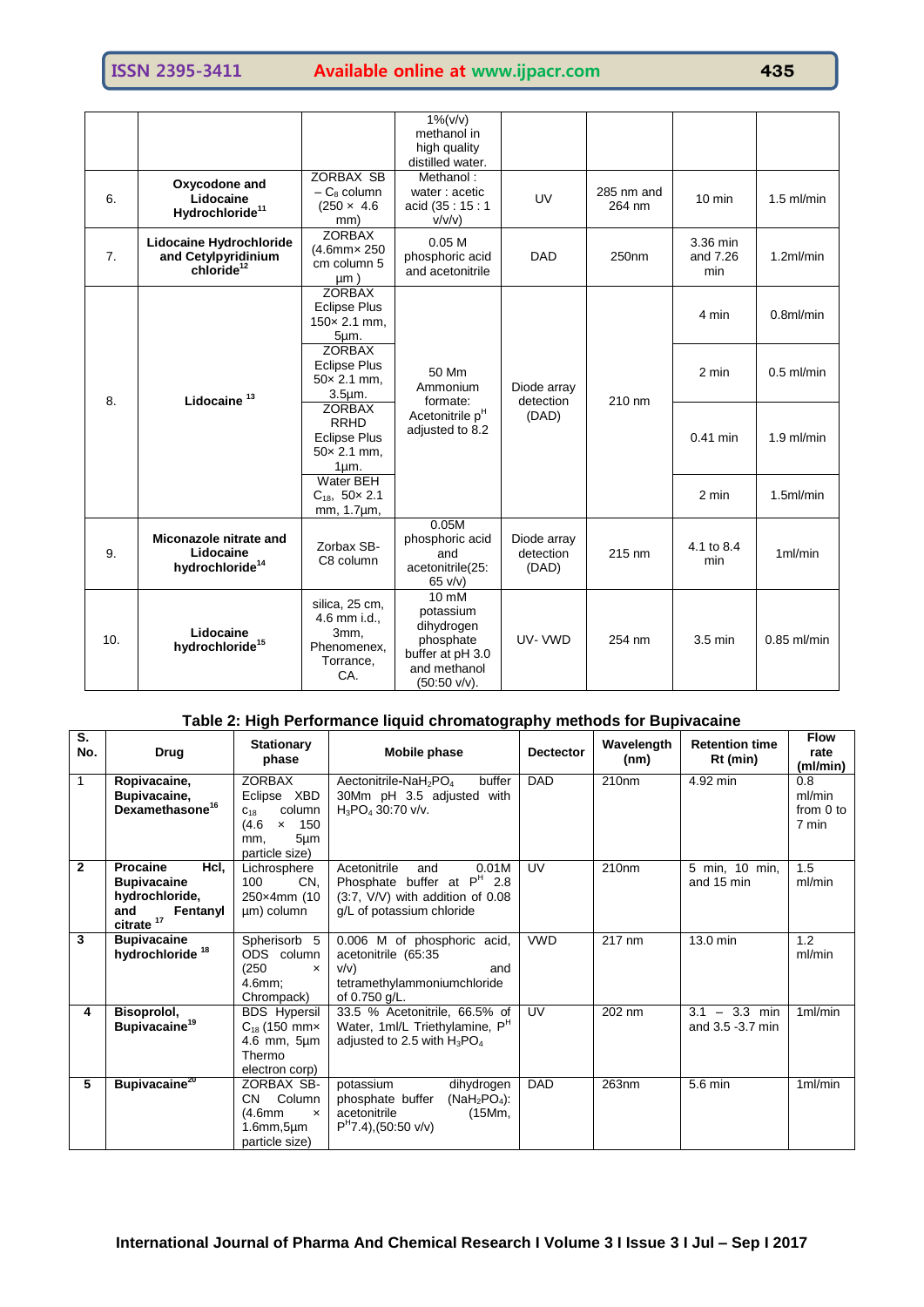**ISSN 2395-3411 Available online at www.ijpacr.com 436**

| 6              | Pentoxifylline,<br>Bupivacaine Hcl,<br>Levocetrizine Hcl,<br>Tranilast.<br><b>Fluticasone</b><br>Propionate <sup>21</sup> | Phenomenex<br>Gemini<br>®<br>(150)<br>x4.6<br>$C_{18}$<br>mm)<br>Guard column                                                                                         | Mobile<br>phase- $A : 0.02M$<br>Sodium Phosphate dibasic PH<br>3.3 with o- Phosphoric acid<br>Mobile phase-B : acetonitrile | UV                     | 220 <sub>nm</sub> | Pentoxifylline-<br>11.0-11.5 min.<br><b>Bupivacaine</b><br>Hcl-13.7-<br>14.3min.<br>Levocetrizine<br>Hcl-19.7-20.4<br>min, Tranilast-<br>26.4-26.9<br>min,<br>Fluticasone<br>Propionate-<br>34.5-35.0 min. | $1m$ /min     |
|----------------|---------------------------------------------------------------------------------------------------------------------------|-----------------------------------------------------------------------------------------------------------------------------------------------------------------------|-----------------------------------------------------------------------------------------------------------------------------|------------------------|-------------------|------------------------------------------------------------------------------------------------------------------------------------------------------------------------------------------------------------|---------------|
| $\overline{7}$ | Bupivacaine <sup>22</sup>                                                                                                 | $C_{18}$<br>column<br>250 mm ×4.6<br>$(5 \mu m)$<br>mm<br>particle size,<br>waters Inc.)                                                                              | acetonitrile<br>and<br>Phosphate<br>buffer, (P <sup>H</sup> 3.5, 50mM) in a ratio<br>of 70:30 v/v                           | UV                     | 210 nm            | $10 \text{ min}$                                                                                                                                                                                           | 1.5<br>ml/min |
| 8              | Bupivacaine <sup>23</sup>                                                                                                 | Kromasil $C_{18}$<br>(125x<br>4.6<br>$mm, 5 \mu m)$<br>Prontosil C <sub>18</sub> -<br>AQ(125x 4.6<br>$mm, 5\mu)$<br>Luna Phenyl-<br>Hexyl<br>(150×4.6 mm,<br>$5\mu$ ) | Methanol<br>(Me<br>OH)and<br>acetonitrile (CAN) of (32: 68)<br>$(v/v)$ .                                                    | <b>PDA</b><br>detector | 254 nm            | $10$ min                                                                                                                                                                                                   | $1m$ /min     |
| 9              | <b>Bupivacaine</b><br>and<br>Lidocaine <sup>24</sup>                                                                      | micro<br>Bondapak<br>$C_{18}$ , Waters<br>Associates                                                                                                                  | Disodium hydrogen Phosphate<br>and 0.05mol/L of acetonitrile at<br>p <sup>H</sup> 5.8 (30:70 V/V)                           | UV                     | 210 nm            | 3.5 and 4.3 min                                                                                                                                                                                            | $1m$ /min     |
| 10             | Bupivacaine <sup>25</sup>                                                                                                 | Primesep 200<br>(3.2x)<br>100<br>mm)                                                                                                                                  | MeCN gradient from 5% to 50<br>% in 5min, 4 min hold<br>H3PO4gradient from 0.05 % to<br>0.3 % in 5 min, 4 min hold.         | UV                     | 270 nm            | 8 min                                                                                                                                                                                                      | $1m$ /min     |

## **CONCLUSION**

Local anesthetics are widely used to manage acute, Chronic and Cancer pain and for diagnostic purposes. They have effects in addition to preventing Sodium entry into axons that appear to contribute, at least in some instances, to their pain- reliving action. New formulations lead to prolonged action. Normal phase HPLC has become important in the analysis of local anaesthetics which gives the effective results.Normal phase HPLC analysis was mainly used for analysis of local anaesthetics, which gives complete characterisation of the drugs. This method also helps in studying the reaction mechanisms and also reaction pathways which helps in establishing storage conditions of the drugs.

## **REFERENCES**

- 1. Grant SA. The Holy Grail: longacting local anaesthetics and liposomes. Best Pract Res Clin Anaesthesiology 2002; 16:345-52.
- 2. Grant SA, Nielsen KC, Green grass RA, et al. Continuous peripheral nerve block for ambulatory surgery. Regional Anesthesia Pain Med 2001; 26:209-14.
- 3. Columb MO, MacLennan K. Local anaesthetic agents. Anaesth Intensive Care Med 2007; 8:159-62.
- 4. J.E. Fontan, Les Bases pharmacologiques anesthesiques du choix des locaux, odontostomatologiques Actualité no. 179, sept.1992, 523-529.
- 5. Rushman GB, Davis NJ, Cashman JN, Editors. Lee's Synopsis of anaesthesia 12  $<sup>th</sup>ED$ . Butterworth –</sup> Heinemann: 1999. P-585-600.
- 6. Wilson T D, Forde M D et al. Stability of Milrinone &Epinephrine, Atropine sulphate, Lidocaine Hydrochloride, or MorphineSulphate Injection. The American Journal Hospital pharmacy. 1990; 47: 2504- 7.
- 7. Gupta V D, Stewart K R et al. chemical Stabilites of Lidocaine hydrochloride and Phenylephrine HydrochlorideIn Aqueous SOLUTION. The Journal of Clinical Hospital Pharmacy: 1986, 11: 449- 52.
- 8. T.S. Belal et al. Validated Selective HPLC–DAD Methodfor the Simultaneousdetermination of diclofenac sodium and lidocaine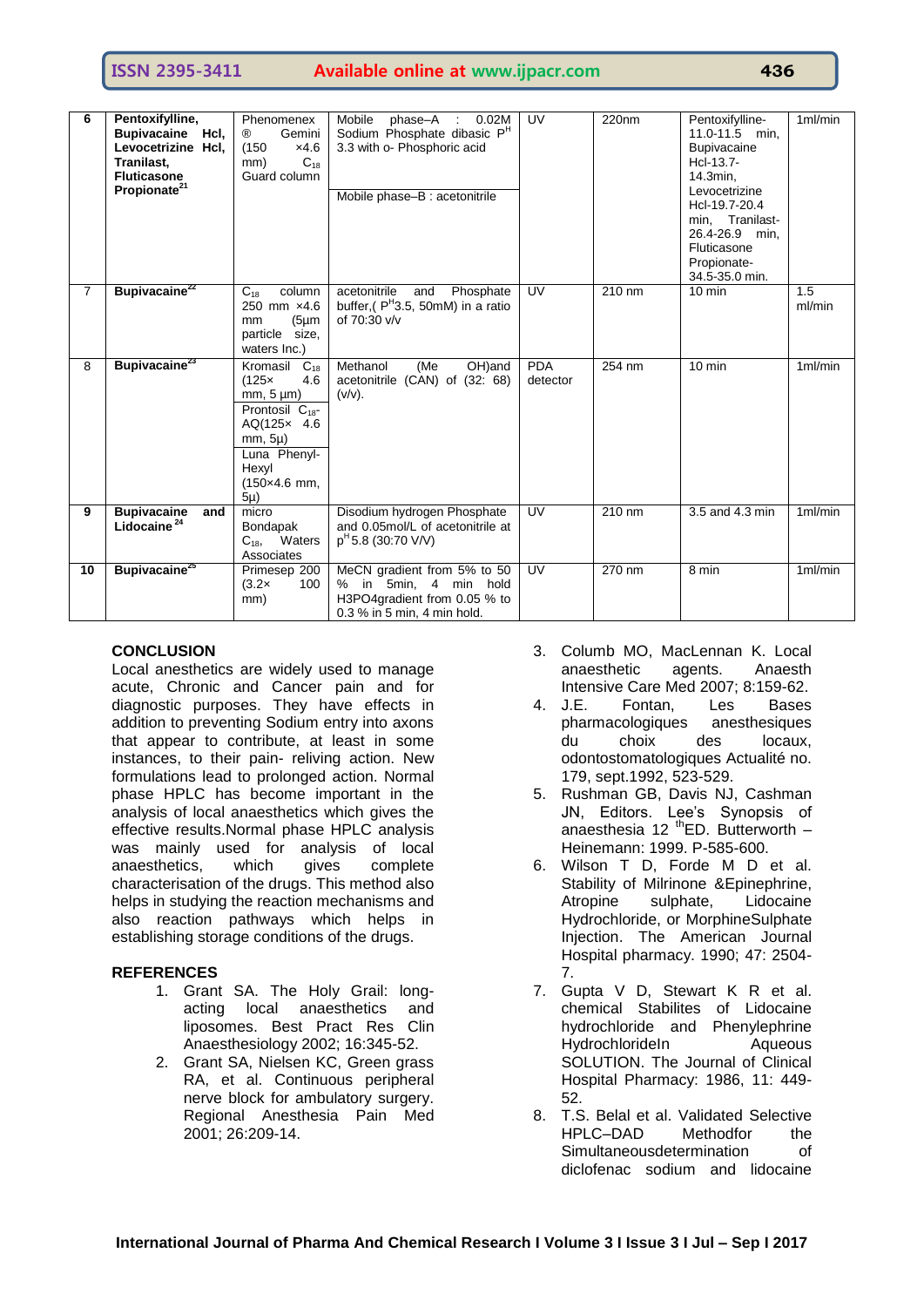hydrochloride in presence of four of their related substance and potential impurities, Acta chromatographic 27(2015)3, 477–493 doi: 10.1556/achrom.27.2015.3.6.

- 9. S. Abraham jebaraj et al. Analytical method development and validation of stability indicating hplc method of fixed dosage form of atropine sulphate, epinephrine bitartarate, and lignocaine hydrochloride injection. International journal of innovative pharmaceutical sciences and research, 2(7), 2014, 1337- 1348.
- 10. Waraszkiewicz s m, Milano e a, Dirubio r et al. Stability indicating high performance liquidchromatography analysis of lidocaine Hcl and lidocaine Hcl with epinephrine injectable solution. Journal of Pharm sci. 1981; 70: 1215-8.
- 11. Markus G.Gebauer et al. Stability Indicating HPLC Method for the estimation of Oxycodone and Lidocaine in rectal gel. International Journal of Pharmaceutics 223 (2001) 49 – 54.
- 12. Tarek S. Belal et al. Gradient Hplc-Diode Array detector Stability indicating determination of Lidocaine HCL and Cetylpyridinium Chloride in two combined oral gel dosage forms. Journal of AOAC International Vol, 94, No. 2, 2011.
- 13. Detlef Wilhelm Anatox GmbH& co.kg fuerstenwalde Germany et al. Stepwise upgrade to high speed separation of anaestheticson the Agilent1290 infinity lc system with different columns.Page no.11-18.
- 14. Tarek s. Belal et al. Gradient hplcdad stability indicating determination of miconazole nitrate alidocaine hydrochloride in their Combined oral gel dosage form, journal of chromatographic science 2012; 50:401–409.
- 15. MI storms, jt Stewart and F w warren et al. Stability of lidocaine hydrochloride injection at ambienttemperature and 4°c in Polypropylene syringes. International iournal ofpharmaceutical compounding, 2001.
- 16. Fei zou et al. Simultaneous determination of ropivacaine bupivacaine, dexamethasone in

biodegradable PLGA microspheres by high performance liquid chromatography, yukugaku zasshi the pharmaceutical society of japan 130(8) 1061- 1068 (2010).

- 17. Piekarski M, jelin'ska a, szymczak K et al. Development and validation of an hplc method to determine the stability of fentanyl citrate and bupivacaine hydrochloride mixtures in infusion solutions. The European journal of pharmacy (2012), doi: 10.1136/ ejhpharm-2012-000088.
- 18. F. Baaijens, M.D., m. J. Gielen, M.D., Ph.D., T. B. Vree, Ph.D., B. J. Crul, M.D., Ph.D., and H. J. Jessen, M.D. et al. Bupivacaine toxicity secondary to continuous cervical epidural infusion. Regionalanaesthesia vol.20 no.2 march- April 1995.
- 19. Wael abu dayyih et al. Development and validation of a stability indicating Hplc method for determinations of bupivacaine in human plasma. The international journal of pharmaceutical analysis, ISSN: 2051- 2740, vol.38, issue.2.
- 20. Ayse unal D0000023uzlu et al. Release pattern of liposomal bupivacaine in artificial cerebrospinal fluid; Turk j anaesth reanim 2016; 44:1-6.
- 21. Troy Purvis et al. Simultaneous high performance liquid chromatography assay of a drug in humco tm sanare advanced scar base, mdpi.com/journal/separations.2016, 3,15.
- 22. Donn m. Dennis et al. Pluronic micro emulsions as Nano reservoirs for extraction of bupivacaine from normal saline, j.am.chem.soc 2004; vol.126, no.16, 5108-5112.
- 23. Thomas Jira et al. Multifactorial design principles applied for the simultaneous separation of local anesthetics using chromatography modelling software. The royal society of chemistry of analytical methods, 2014, 6, 6702-6710.
- 24. Downing, john w. Md; Johnson, H. Vernetta md; Gonzalez, Herbert F. Md; Arney, timothy l. Md; Herman, Norman l. Md, PhD; Johnson, Raymond f. Bs et al. The pharmacokinetic of epidural lidocaine and bupivacaine during cesarean section.Anaesthesia&